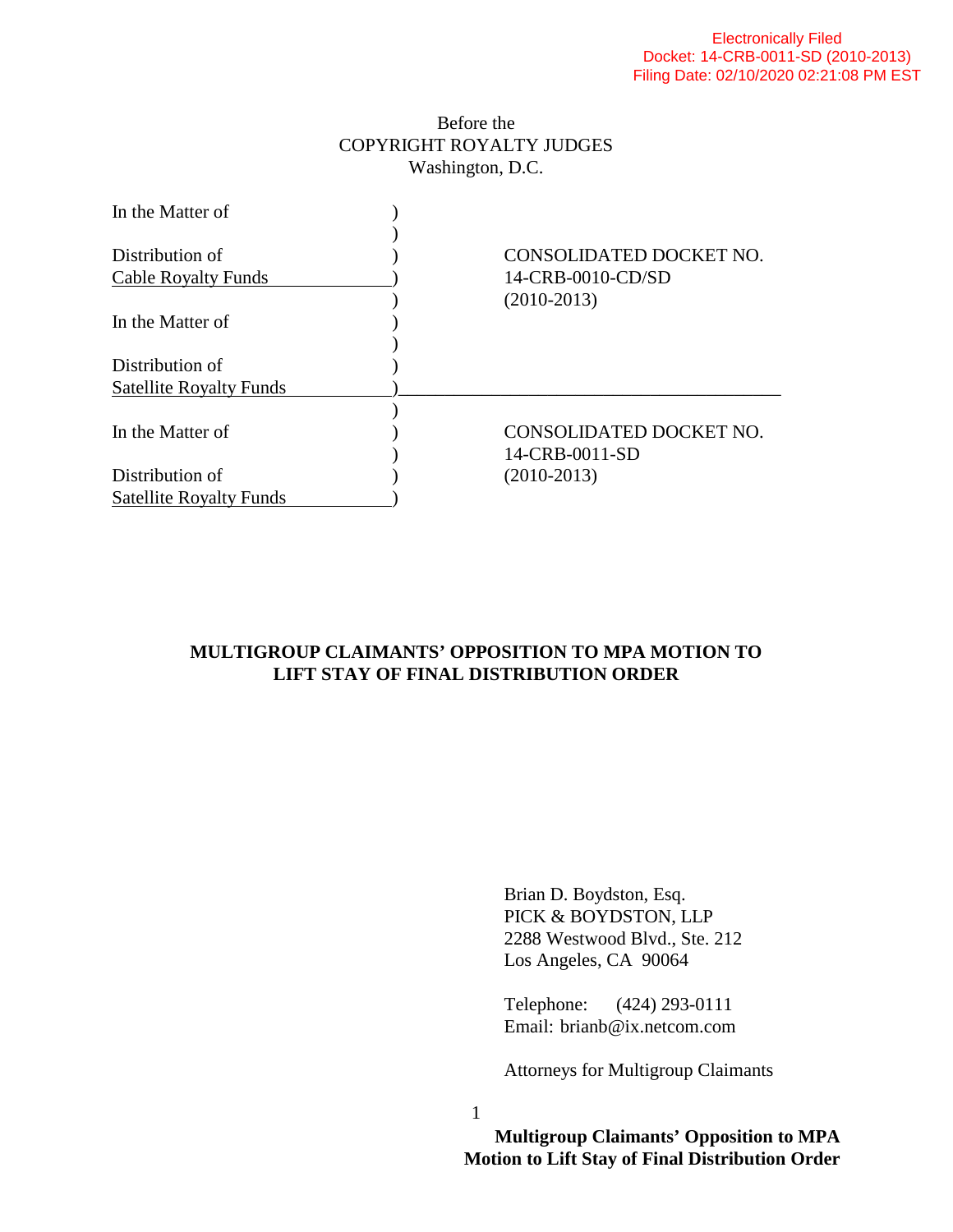On Friday, February 7, 2020, the Judges issued their *Order for Accelerated Briefing*, directing Multigroup Claimants to respond to *MPA-Represented Program Suppliers' Motion to Lift Stay of Final Distribution Order* no later than Tuesday, February 11, 2020. Multigroup Claimants responds as follows.

 As the MPA motion and the Judges' *Order* both acknowledge, the Judges' prior stay of final distribution was in response to Multigroup Claimants' filing of its *Petition for Panel Rehearing and/or Petition for En Banc Review* with the U.S. Court of Appeals for the District of Columbia Circuit.1 Multigroup Claimants' *Petition* to the Court of Appeals was denied on February 5, 2020, and the MPA now seek a lift of the stay of final distribution.

 As the Judges may take judicial notice of, Multigroup Claimants' *Petition* was for a rehearing and/or en banc review of the Court of Appeals decision issued December 6, 2019. As expressly set forth in such Court of Appeals decision, the Court of Appeals dismissed Multigroup Claimants' appeal on the grounds that the Court of Appeals "lacked jurisdiction" to hear the merits of Multigroup Claimants appeal.

 At this juncture, Multigroup Claimants is consulting with legal counsel regarding the foregoing matters in order to determine whether it desires to pursue the merits of its objections before a court that has jurisdiction to review such objections. If Multigroup Claimants elects to do so, it will likely occur no later than March 27, 2020. Multigroup Claimants has not yet made

-

<sup>1</sup> The MPA filed its *Motion for Final Distribution of 2010-2013 Satellite Royalties* on Friday, January 10, 2020, which was granted by the Judges on Monday, January 13, 2020, prior to Multigroup Claimants' opportunity to respond. Multigroup Claimants filed its *Petition* with the Court of Appeals on January 15, 2020, and its *Motion for Order to Vacate Final Distribution to MPA of 2010-2013 Satellite Royalty Funds* on January 16, 2020. Soon thereafter, and presumably in response to Multigroup Claimants' motion, on January 16, 2020, the Judges issued their *Order Staying Order of Final Distribution of 2010-13 Satellite Royalty Funds To MPA*.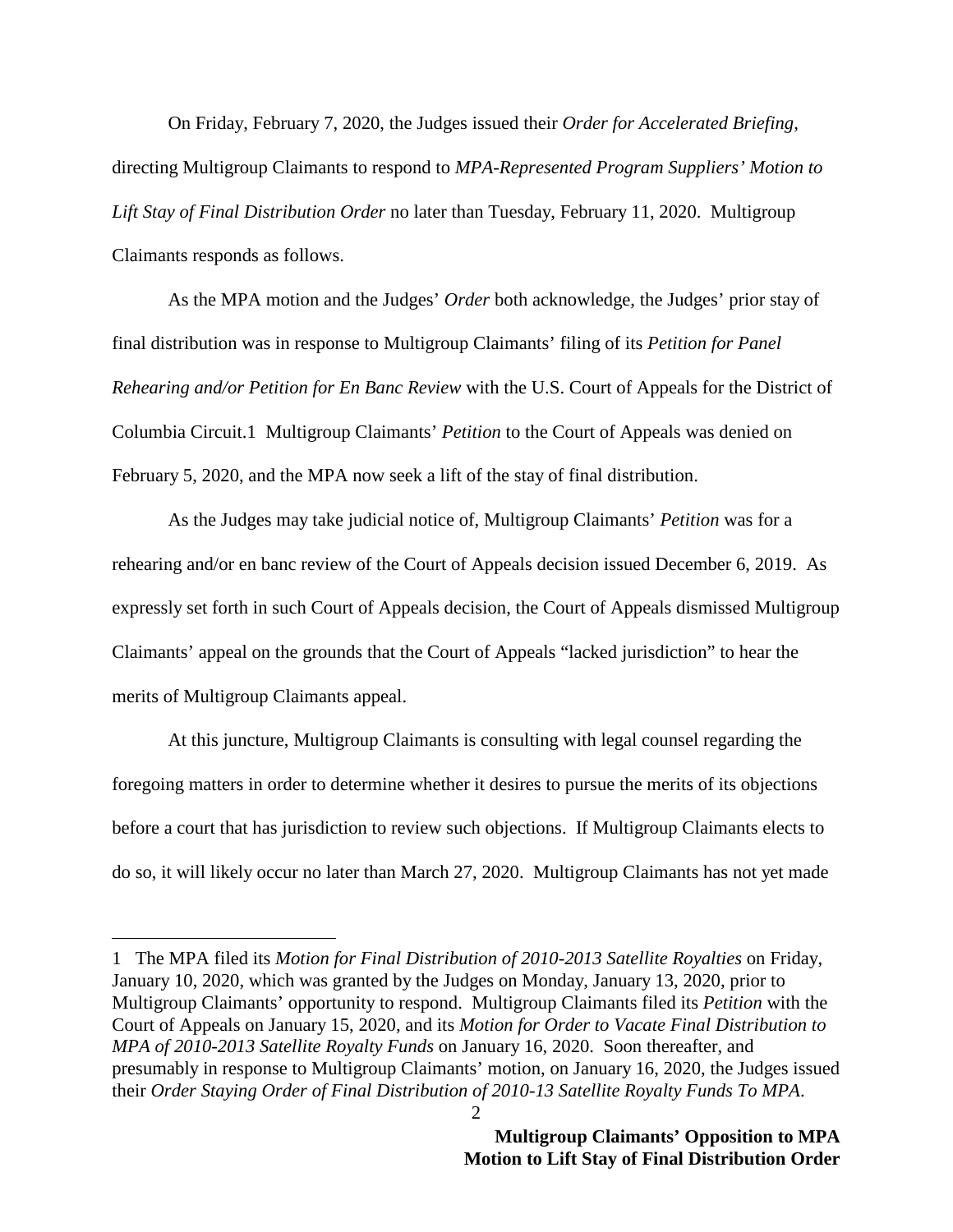such determination, but is inclined to do so. On such grounds, Multigroup Claimants opposes the MPA motion to lift a stay for order of final distribution.

 Notwithstanding the foregoing, in the event that the Judges nevertheless grant a lift of the stay of final distribution to the MPA, despite a likelihood that significant issues surrounding the proceeding remain unresolved, distribution of the applicable 2010-2013 satellite royalties cannot be to only one of the participating parties. Any order for distribution to the MPA mandates distribution to Multigroup Claimants on the same basis, at the same time. That is, an order cannot rationally issue for distribution to only certain parties, and not others, when the predicate of the motion – and the resulting order – is a "final distribution order" for distribution to both parties.

 Moreover, in the event that the Judges nevertheless grant a lift of the stay of final distribution to the MPA, certain precautions must be taken. Initially, the same precautions as exist for advance distributions must be set in place, including a representation by both parties that they will return any distributed royalties that are later deemed to have been inappropriately distributed to them.

 Finally, Multigroup Claimants observes that the identical bases cited by the Judges in order to accelerate the briefing schedule, requires response by the Judges to Multigroup Claimants' motion for final distribution from the same royalty pool, for *uncontested* devotional royalties. Multigroup Claimants filed such motion on January 14, 2020, and all briefing thereon was completed on January 16, 2020.

3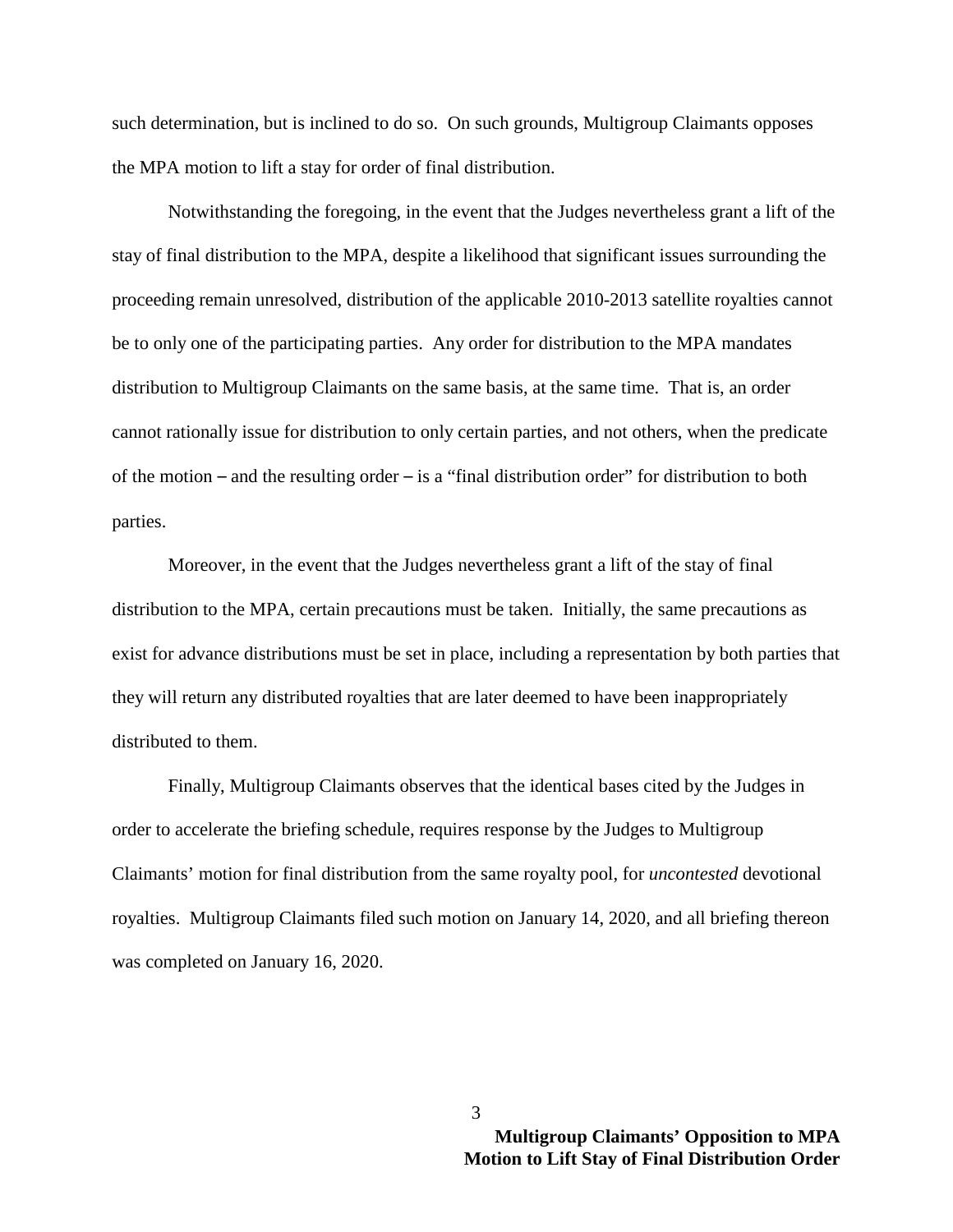Respectfully submitted,

February 10, 2020  $\frac{1}{s}$ 

 Brian D. Boydston, Esq. PICK & BOYDSTON, LLP 2288 Westwood Blvd., Ste. 212 Los Angeles, CA 90064

 Telephone: (424) 293-0113 Email: brianb@ix.netcom.com

Attorneys for Multigroup Claimants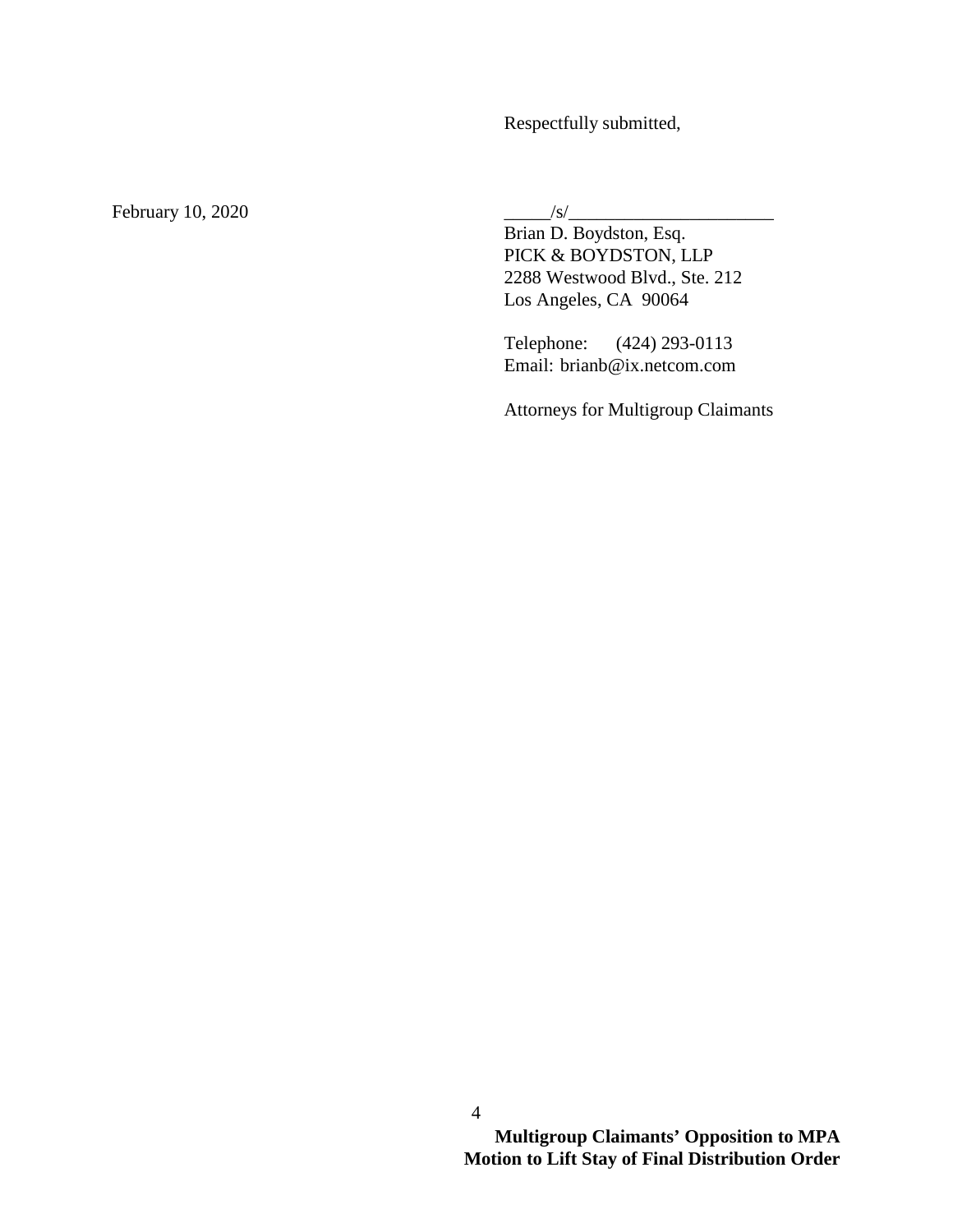## **CERTIFICATE OF SERVICE**

 I hereby certify that on this 10th of February, 2020, I caused the foregoing to be served on all parties by filing through the eCRB system.

 $\frac{1}{\sqrt{S}}$ 

Brian D. Boydston, Esq.